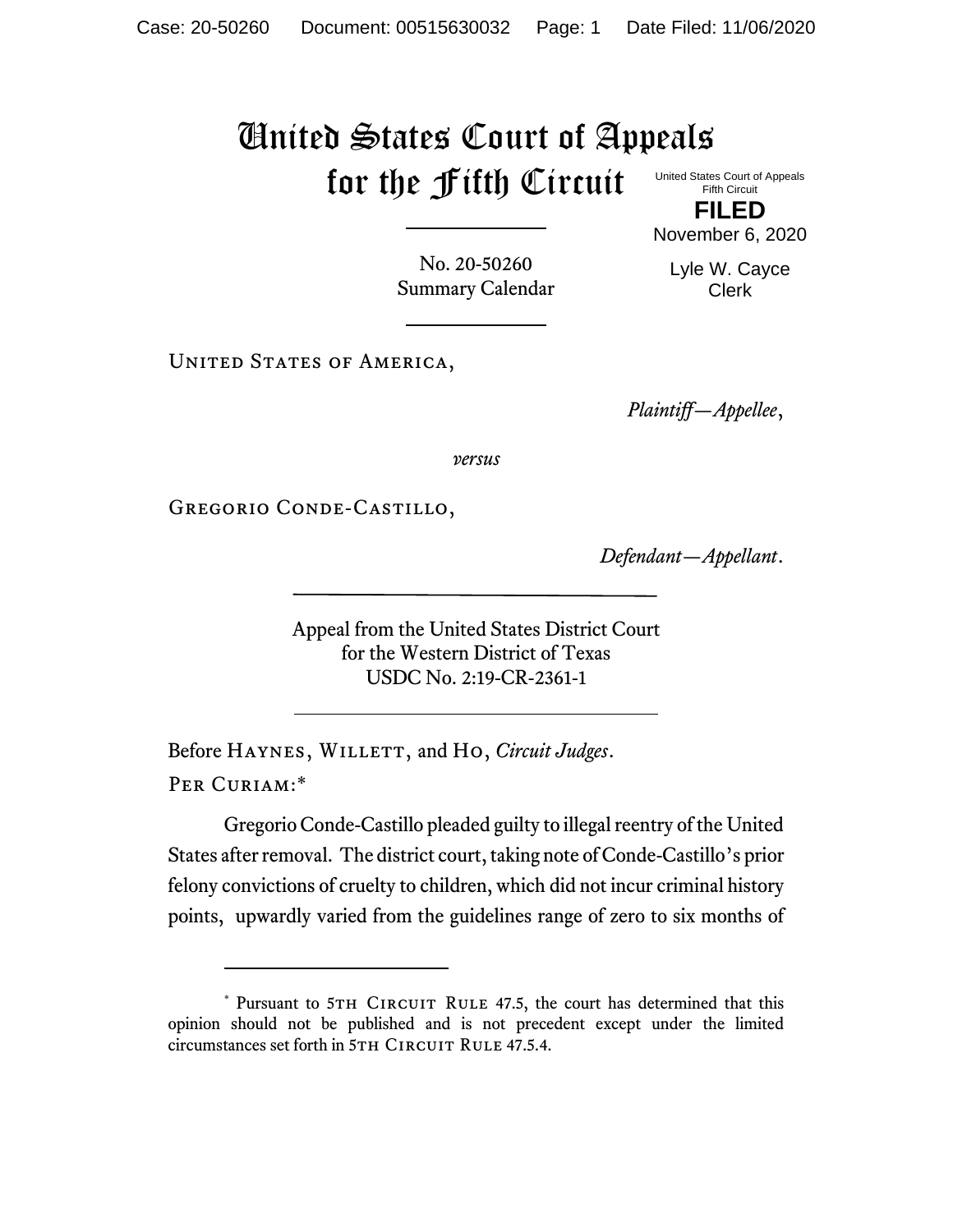## No. 20-50260

imprisonment and sentenced Conde-Castillo to a 14-month term of imprisonment, to be followed by a three-year term of supervised release. Conde-Castillo now appeals, arguing that the 14-month sentence of imprisonment is substantively unreasonable.

As an initial matter, we note that Conde-Castillo has recently been released from the Bureau of Prisons. Despite his release, Conde-Castillo's appeal of his sentence of imprisonment is not moot because he remains subject to a term of supervised release. *See United States v. Heredia-Holguin*, 823 F.3d 337, 340 (5th Cir. 2016)(en banc)(answering "no" to the following question: "When an alien defendant is deported upon completing his term of imprisonment, but remains subject to a term of supervised release, is his sentencing appeal moot?"); *see also United States v. Vega*, 960 F.3d 669, 674- 75 (5th Cir. 2020)(concluding that this analysis applies even when the defendant does not directly challenge his supervised release term).

By requesting a sentence within the guidelines range, Conde-Castillo preserved the issue of the substantive reasonableness of his above-guidelines sentence. *See Holguin-Hernandez v. United States*, 140 S. Ct. 762 766-67 (2020). Our review is therefore for abuse of discretion. *See Gall v. United States*, 552 U.S. 38, 51 (2007).

Conde-Castillo asserts in his brief that the rationale given by the district court for its sentence is insufficient to support an upward departure under U.S.S.G. § 4A1.3, p.s. As discussed above, however, the district court imposed an upward variance, not a departure pursuant to § 4A1.3. A departure and a variance are separate and distinct sentencing mechanisms. *See United States v. Jacobs*, 635 F.3d 778, 782 (5th Cir. 2011). This portion of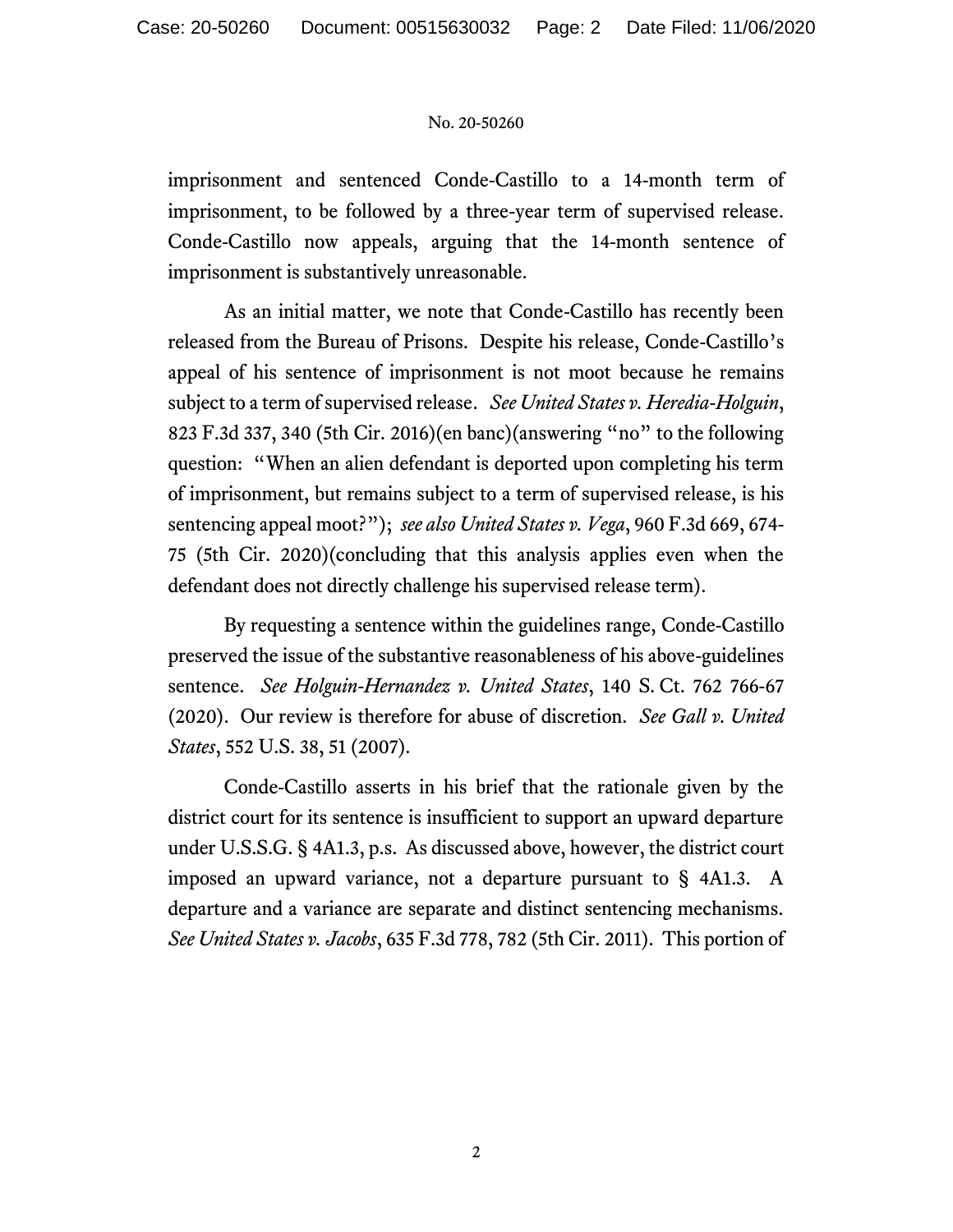## No. 20-50260

Conde-Castillo's argument therefore fails at the outset*. See United States v. Mejia-Huerta*, 480 F.3d 713, 723 (5th Cir. 2007).

Additionally, Conde-Castillo contends that a guidelines sentence of zero to six months of imprisonment would have sufficiently punished him considering the facts of his illegal reentry offense and his criminal history. An above-guidelines sentence will be found substantively unreasonable when it "(1) does not account for a factor that should have received significant weight, (2) gives significant weight to an irrelevant or improper factor, or (3) represents a clear error of judgment in balancing the sentencing factors." *United States v. Smith*, 440 F.3d 704, 708 (5th Cir. 2006). When evaluating a challenge to the substantive reasonableness of a sentence, we consider "the totality of the circumstances, including the extent of any variance from the Guidelines range." *United States v. Fraga*, 704 F.3d 432, 440 (5th Cir. 2013) (quotation marks omitted).

The district court did not err by considering Conde-Castillo's criminal history in imposing an upward variance. *See Smith*, 440 F.3d at 708- 09. Further, the extent of the upward variance is within the range we have previously upheld. *See, e.g.*, *United States v. Herbert*, 813 F.3d 551, 556, 563, (affirming upward variance to 92 years from a guidelines sentence of approximately six to seven years); *United States v. Key*, 599 F.3d 469, 475, 476 (5th Cir. 2010) (affirming a 216-month sentence when the applicable guidelines range was 46 to 57 months); *United States v. Brantley*, 537 F.3d 347, 348-50, (5th Cir. 2008) (upholding an upward departure or variance to 180 months where the maximum guidelines sentence was 51 months). Under the totality of the circumstances, including the significant deference that is given to the district court's consideration of the § 3553(a) factors, the extent of the variance, and the district court's reasons for its sentencing decision, Conde-Castillo fails to demonstrate that the upward variance is substantively unreasonable. *See Fraga*, 704 F.3d at 439-40; *Smith*, 440 F.3d at 708.